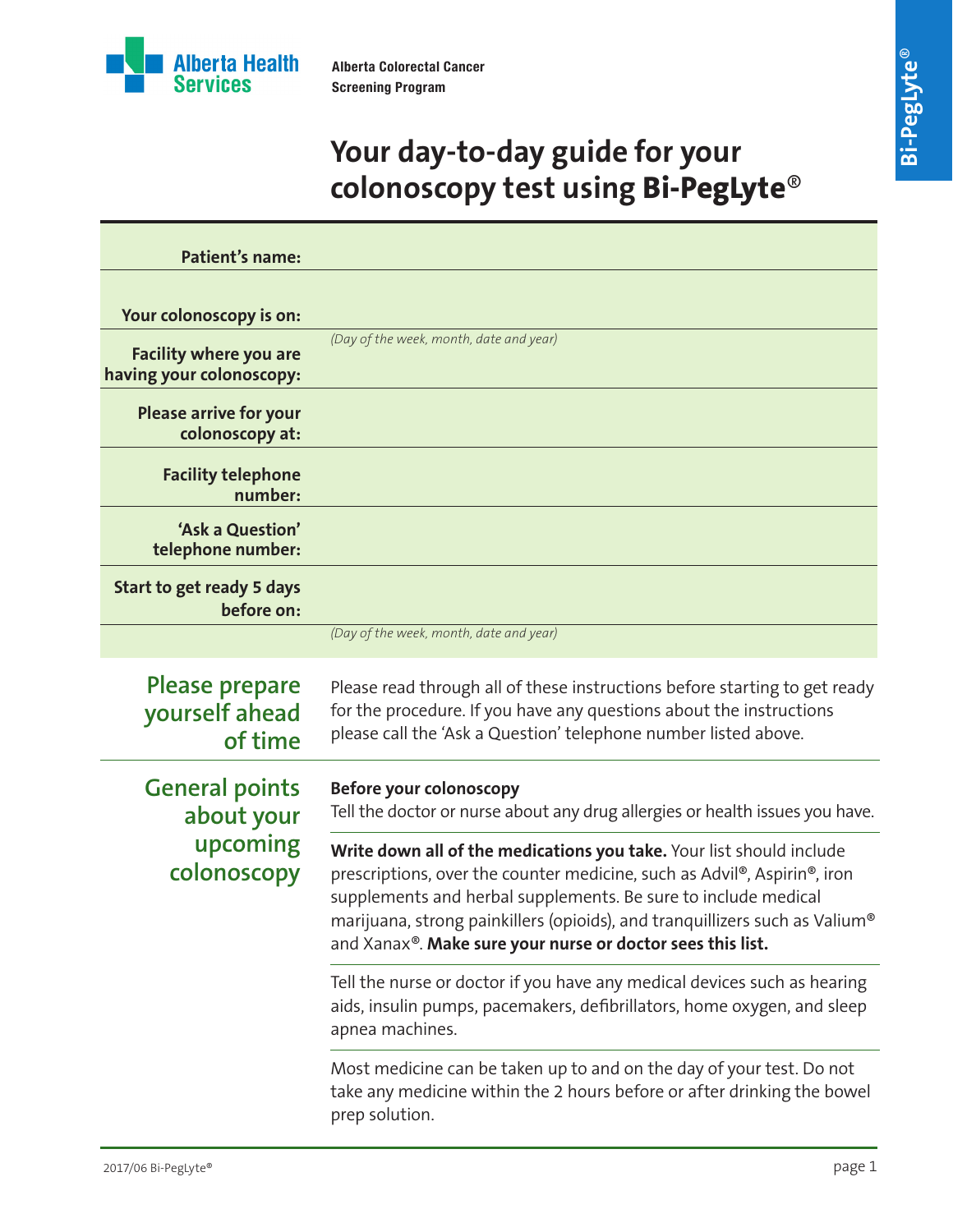

|                                                                | Diabetic pills and or insulin, blood thinners, and antithrombotics (e.g.,<br>Coumadin®, Plavix®, Pradaxa® and Xarelto®) are examples of medicines<br>that might need to be adjusted or stopped.                                                                                                                                                                                        |
|----------------------------------------------------------------|----------------------------------------------------------------------------------------------------------------------------------------------------------------------------------------------------------------------------------------------------------------------------------------------------------------------------------------------------------------------------------------|
|                                                                | If you take these medicines talk to the nurse or doctor before your test.<br>They will tell you if you need to stop or adjust any medicine before your<br>test.                                                                                                                                                                                                                        |
|                                                                | If you start a new medicine between your pre-colonoscopy visit and<br>the date of your colonoscopy, it may make it unsafe for the test to be<br>done. Call the 'Ask a Question' telephone number listed on the first<br>page before the day of your test to make sure it is OK to take.                                                                                                |
| <b>Make arrangements</b><br>for getting home<br>after the test | You may choose whether or not you want to have sedation.<br>Colonoscopies can be comfortable without medicine to help you relax<br>(sedation). Some people can get cramps (pain). Many people do choose<br>to have sedation for the procedure.                                                                                                                                         |
|                                                                | • If you do not want sedation, talk to your nurse or doctor on the day of<br>your test. Make plans to have someone drive you home after the test,<br>in case you end up asking for sedation so you can be more comfortable.                                                                                                                                                            |
|                                                                | • If you have sedation, you may not drive for at least 8 hours after you<br>were given sedation. Sedation might make you sleepy. A responsible<br>adult is required to take you home after the test. The driver will need<br>to come into the department where you are having your colonoscopy<br>done to pick you up. Do not drive, or take a taxi or bus by yourself to<br>get home. |
|                                                                | It is important for you to let your driver know the following<br>information when arranging your ride home.<br>The adult going home with you will need to be in the facility<br>hours after the time you were told to arrive.<br><b>OR</b><br>A staff member from the facility will call your driver after your test to<br>let them know when you are ready to go home.                |
|                                                                | • If you don't have plans for someone to go home with you, you can either<br>reschedule your test by calling the 'Ask a Question' telephone number<br>listed on the first page or choose to have the test without sedation.                                                                                                                                                            |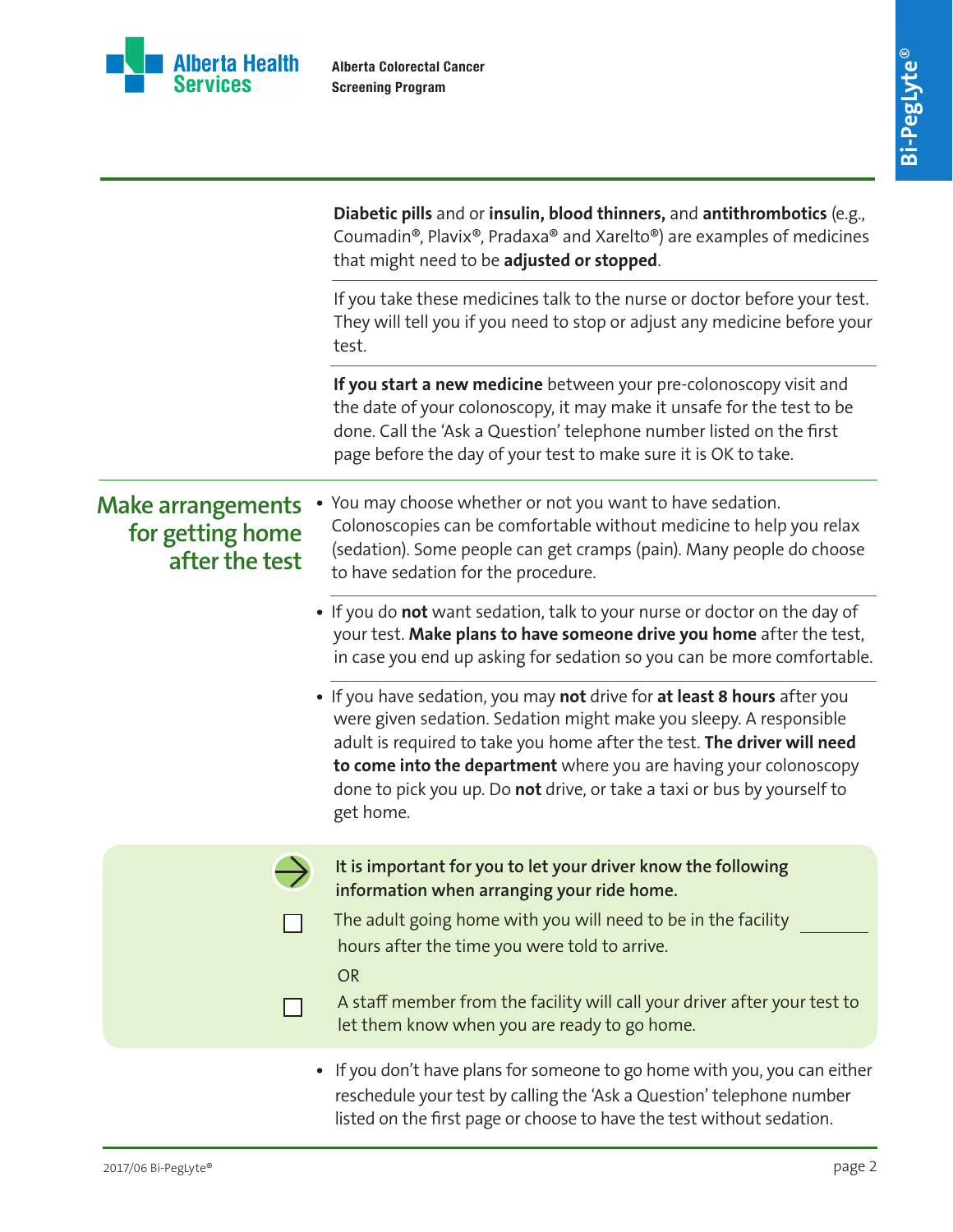

### **Preparing your bowel**

The most important thing you can do for your colonoscopy to be a success is to have your bowel prepared properly. The colon must be cleaned out so that the bowel wall and any polyps or growths can be seen. If the bowel is not cleaned out, polyps or other growths might not be seen. Then the test will have to be done again.

The bowel is prepared by drinking a bowel preparation (prep) solution that is a very strong laxative. Drinking it will cause you to have loose and watery stool (diarrhea). **Be sure to drink plenty of clear fluids as well as the bowel prep solution**, so that your body doesn't lose a lot of water and become dehydrated.

If you need to travel more than 2 hours to get to the facility ask about having your appointment later in the day.



Only buy the bowel prep solution you were told to buy. **Do not** substitute or mix different laxatives. Only follow the instructions given to you by the facility, **not** the manufacturer's instructions.

### **No later than 5 days before your test**

#### **Buy at a pharmacy or drugstore:**

- **•** One Bi-Peglyte® Bowel Prep Kit (includes 2 packets of PEG3350 and electrolytes, and 3 bisacodyl tablets).
- **•** Clear fluids such as Gatorade® or clear broth. **Do not** drink anything that is red, purple or blue. **Do not drink only water**. Read page 5 for a list of what you can drink.
- **•** You may want to get baby wipes and or barrier cream for any soreness you get from repeated trips to the bathroom.
- **•** Bi-PegLyte® does not require a prescription, but you will have to ask the pharmacist for it.



### **Day-to-day detailed instructions begin on next page**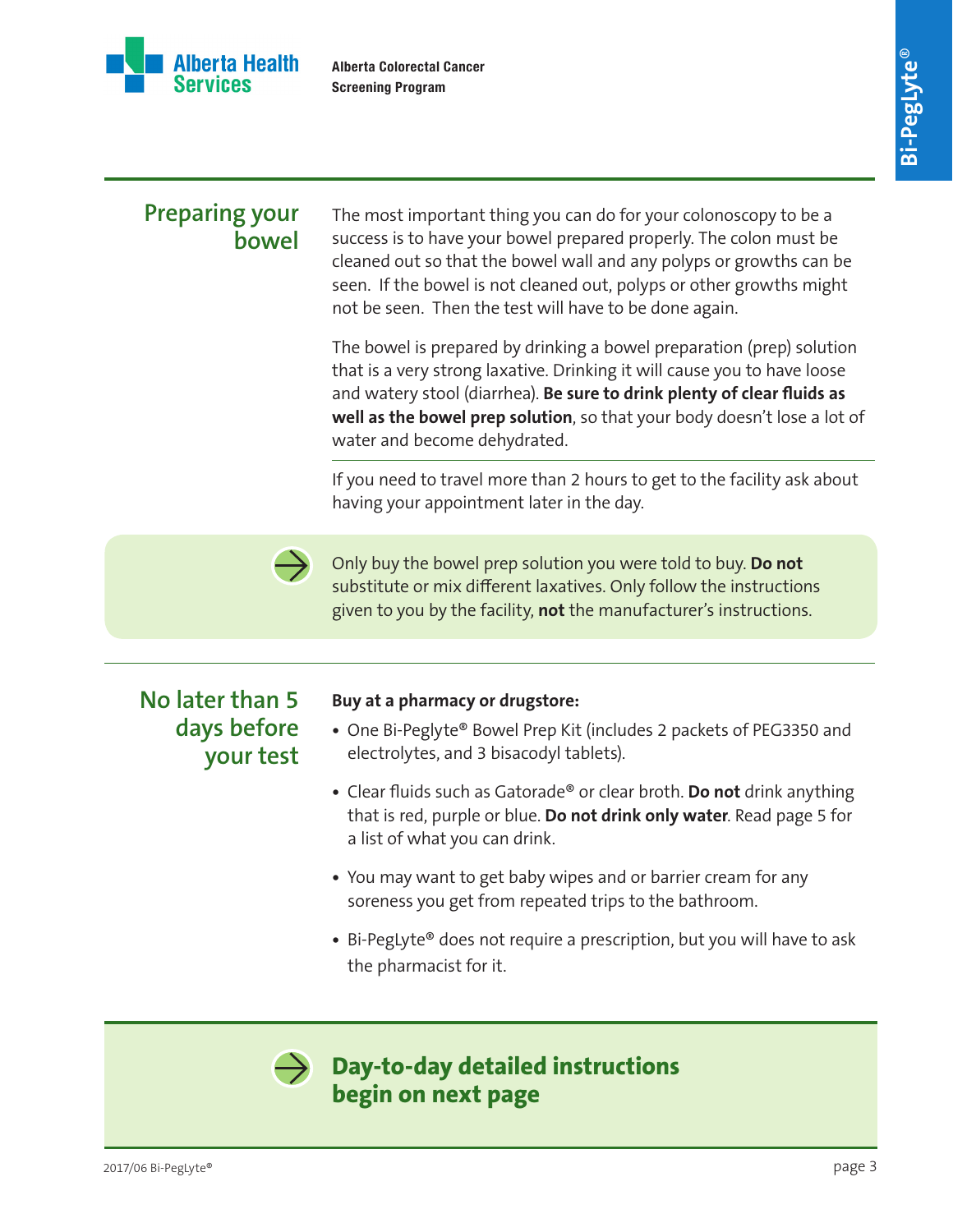**Bi-PegLyte** ®



**Alberta Colorectal Cancer Screening Program**

#### **5 days before your test** If you take iron tablets or fibre supplements (e.g., Metamucil®) **stop** taking them today. If you need to reschedule your test, please call the 'Ask a Question' telephone number listed on the first page as soon as possible to let them know.

**4 days before your test**

**Please start eating low-fibre foods** and keep eating them until 1 day before your colonoscopy test.

#### **Low-fibre foods that are OK to eat:**

- Cooked or steamed vegetables.
- White bread, white pasta and white rice.
- Canned fruit.
- Dairy products like plain yogurt or cheese.
- Eggs.
- Chicken, beef, pork, fish, tofu, or smooth nut butters.



#### **Do not eat**

- Nuts and seeds.
- Popcorn.
- Oatmeal.
- Dried fruit.
- Raw fruits and vegetables.
- Beans, lentils, and quinoa.
- Whole wheat or high fibre bread.
- Whole wheat or whole grain cereal or pasta.

**3 days before your test**

Keep eating the low-fibre diet.

**2 days before your test**

Keep eating the low-fibre diet.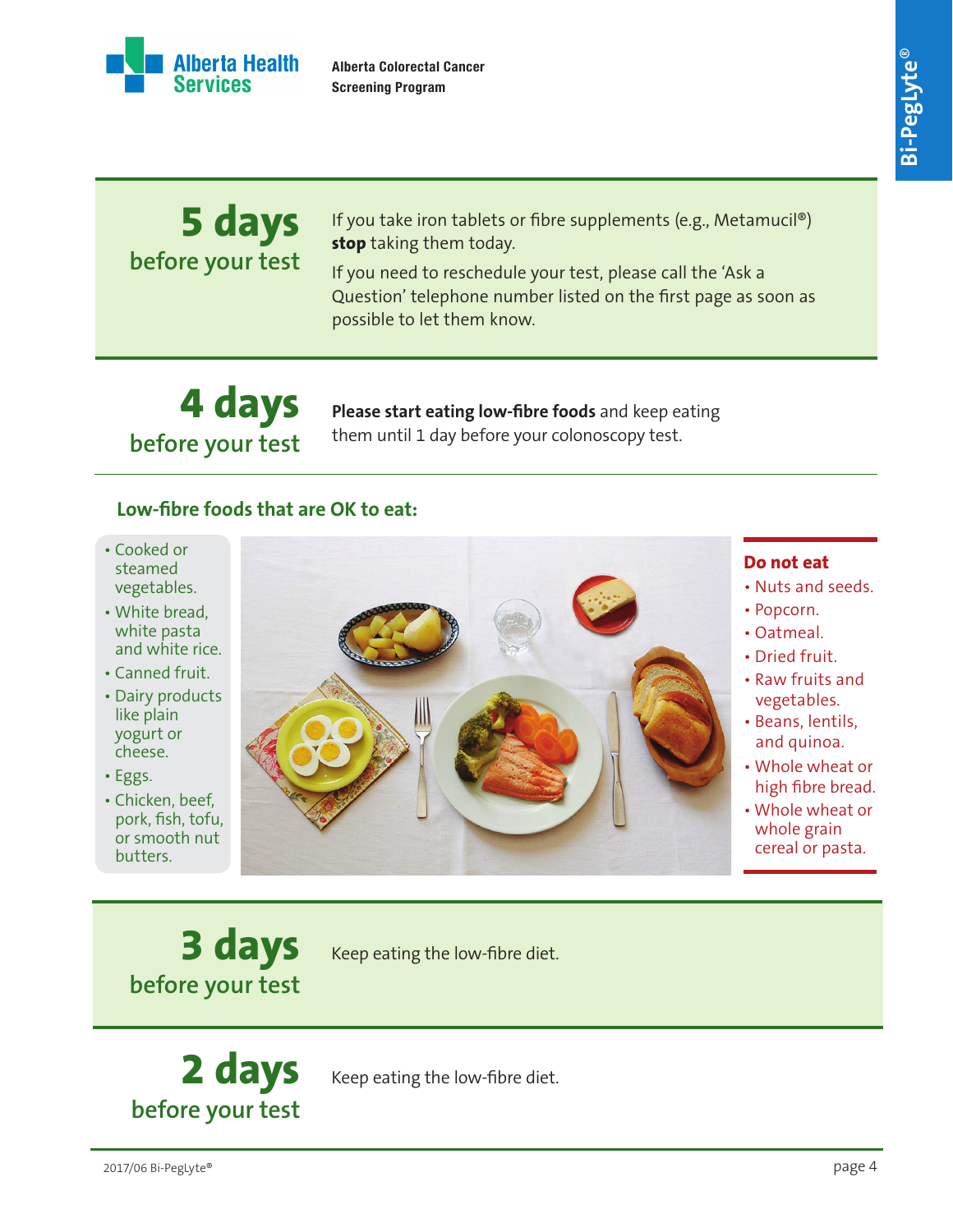

**Before 10 am**

**After breakfast** 

| <b>Alberta Colorectal Cancer</b><br><b>Screening Program</b>                                                                                                                                          | $\circledcirc$<br>Bi-PegLyte |
|-------------------------------------------------------------------------------------------------------------------------------------------------------------------------------------------------------|------------------------------|
| efore your test                                                                                                                                                                                       |                              |
| <b>Eat a light breakfast</b> such as plain toast, clear juice, tea, or coffee.<br>Do not use milk or milk substitutes like Coffee-mate® in your tea or<br>coffee. Do not drink milk or milk products. |                              |
| • Do not eat any solid food until after your colonoscopy is completed.                                                                                                                                |                              |

- **• Drink only clear fluids** up until 2 hours before you are asked to arrive at the facility. It is important to drink clear fluids before and after you have finished the bowel prep solution so that you do not become dehydrated. **Drink at least 1 litre of clear fluids throughout the day.** If you get dehydrated you may become weak, dizzy or light headed. This could make you faint or fall.
	- **•** If you can, have an adult in your home with you while you are preparing your bowel for the test.

## Please **do not** drink

- Red, purple, or blue fluids
- **•** Milk products or substitutes such as soy, almond, or goat's milk
- **•** Meal replacements like Boost® or Ensure®
- Alcohol

## **Clear fluids that are OK to drink**





*Things to do "1 day before your test" continue on next page*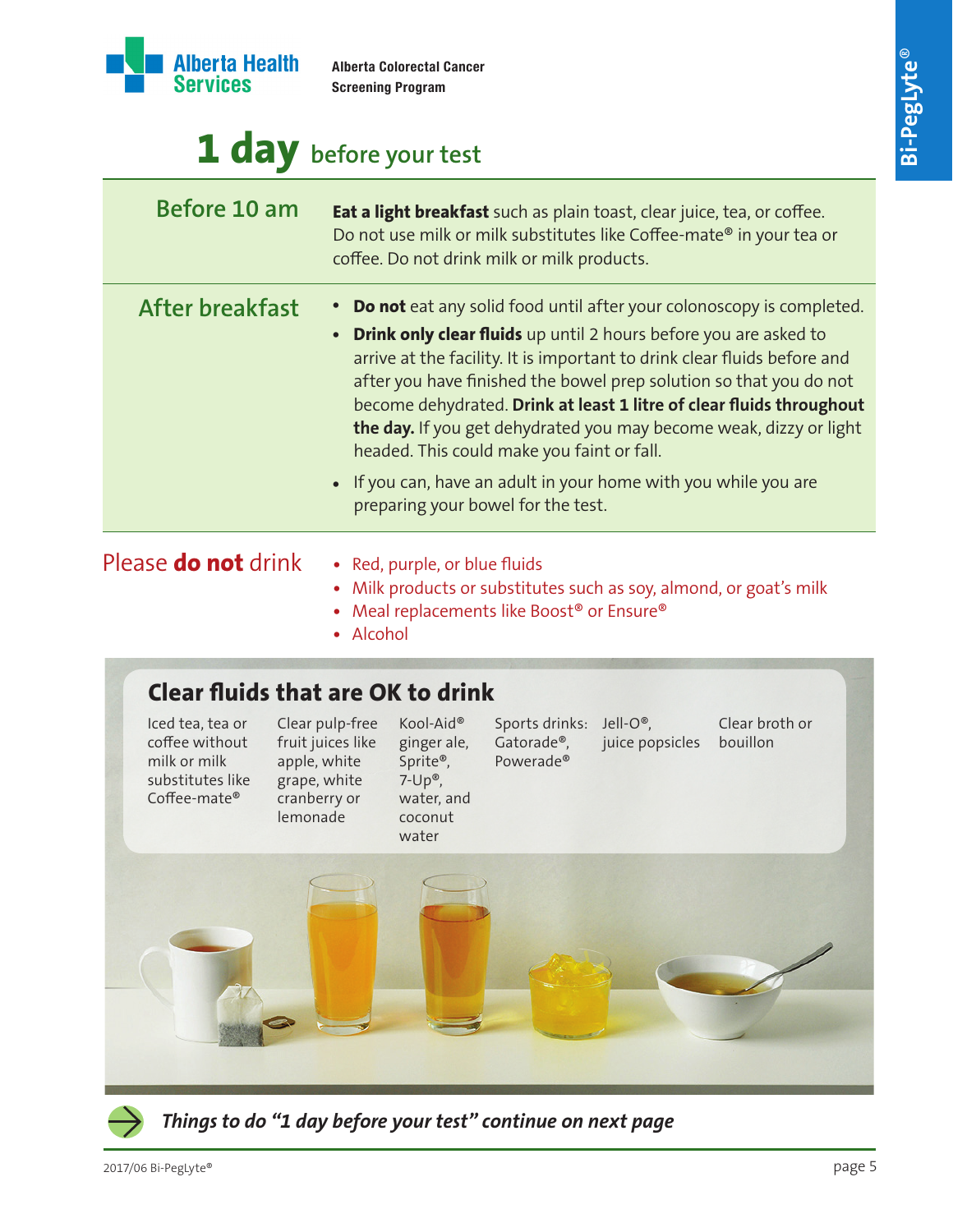

# *Continues from previous page: 1 day before your test*

| In the morning<br>prepare the<br>solution | The bowel prep solution may taste better when it's cold. You can<br>mix the solution in the morning and put it in the fridge until you are<br>ready to use it. Empty 1 packet of PEG3350 into 1 litre (32 ounces)<br>of water. Stir quickly until the bowel prep solution is clear. Use only<br>water to mix the solution, do not add anything else like sugar or<br>flavouring. Put the solution in the fridge. You will drink this chilled<br><b>bowel prep solution at 8 pm</b> (see top of page 7). |  |  |  |
|-------------------------------------------|---------------------------------------------------------------------------------------------------------------------------------------------------------------------------------------------------------------------------------------------------------------------------------------------------------------------------------------------------------------------------------------------------------------------------------------------------------------------------------------------------------|--|--|--|
| <b>Note</b>                               | If your test is in the afternoon you may have a light snack such<br>as a piece of toast or Melba toast 24 hours before the time you<br>were told to be at the facility. For example, if you have been told<br>to arrive at 2 pm on Thursday you may have a light snack at 2 pm<br>on Wednesday (the day before your test). Do not eat any solid food<br>between your breakfast and this light snack. After your snack do not<br>eat any solid food until your colonoscopy is done.                      |  |  |  |
| <b>Throughout</b><br>the day              | Keep drinking clear fluids before and after drinking the solution so<br>that you do not become dehydrated.                                                                                                                                                                                                                                                                                                                                                                                              |  |  |  |
|                                           | Keep track of the fluid you are drinking throughout the day by<br>checking off each 250 mL (8 ounce) glass after you drink it.                                                                                                                                                                                                                                                                                                                                                                          |  |  |  |
|                                           |                                                                                                                                                                                                                                                                                                                                                                                                                                                                                                         |  |  |  |
| At 2 pm                                   | Remove the 3 bisacodyl tablets from the bowel prep kit and take<br>them with water. Do not crush or chew the tablets. Do <b>not</b> take any<br>antacids (e.g., Pepto-Bismal®, Zantac®, Tums®) within 1 hour of taking<br>the bisacodyl tablets.                                                                                                                                                                                                                                                        |  |  |  |
|                                           | You might not have a bowel movement after taking the tablets.                                                                                                                                                                                                                                                                                                                                                                                                                                           |  |  |  |
|                                           | Things to do "1 day before your test" continue on next page                                                                                                                                                                                                                                                                                                                                                                                                                                             |  |  |  |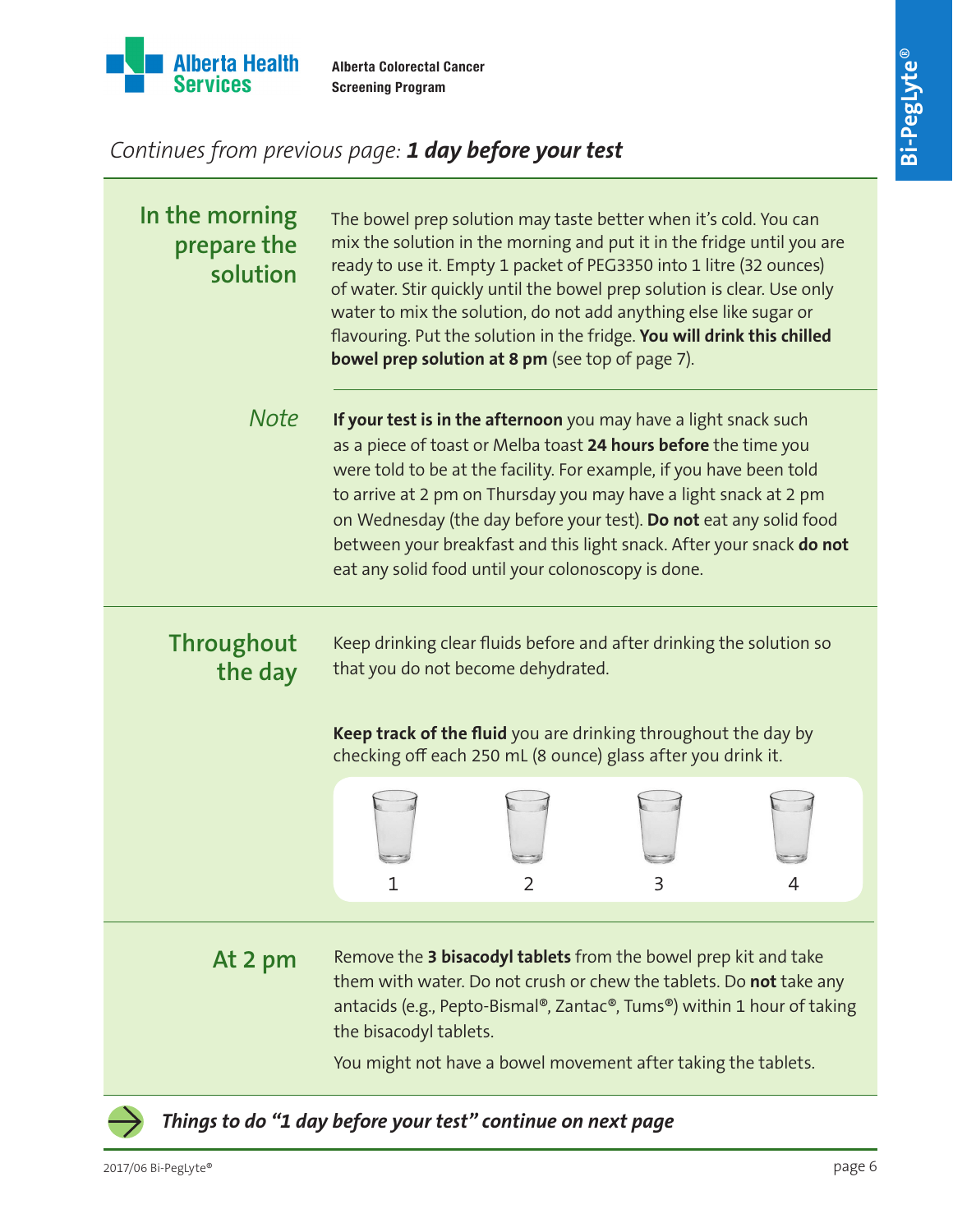

# *Continues from previous page: 1 day before your test*

| At 8 pm                                                              | Drink the first litre of PEG3350 that you mixed earlier in the day. Drink<br>1 glass every 10 to 15 minutes until the litre is finished. Go to page 10<br>for tips to make drinking the solution easier. You will drink the second<br>packet tomorrow.                                                                                                                                                                                                                                                                                                               |  |  |
|----------------------------------------------------------------------|----------------------------------------------------------------------------------------------------------------------------------------------------------------------------------------------------------------------------------------------------------------------------------------------------------------------------------------------------------------------------------------------------------------------------------------------------------------------------------------------------------------------------------------------------------------------|--|--|
| After taking the<br>first packet of<br><b>PEG3350</b>                | • Make sure you are near a toilet once you start drinking the bowel<br>prep solution. It can start working within 1 to 4 hours. You can<br>expect to have diarrhea or watery stools.<br>• If you prefer to drink the solution cold you can prepare your second<br>packet of PEG3350 this evening and put it in the fridge until you are<br>ready to use it tomorrow.                                                                                                                                                                                                 |  |  |
| The day<br>of your test                                              | Do not eat anything                                                                                                                                                                                                                                                                                                                                                                                                                                                                                                                                                  |  |  |
| 5 hours<br>before the time<br>you were told to<br>be at the facility | • Drink the second packet of the PEG3350 solution. Depending on<br>the time you need to arrive for your test, you might have to get up<br>early to do this. For example, if you were told to come at 10 am, start<br>drinking the solution at 5 am. Same as the day before, empty the<br>contents of the second packet into 1 litre (32 ounces) of water. Stir<br>quickly until the solution is clear. Use only water to mix the solution,<br>do not add anything else (e.g., like flavouring). Drink 1 glass every 10<br>to 15 minutes until the litre is finished. |  |  |
|                                                                      | Write the time you need to start drinking the bowel prep solution:<br>Today at                                                                                                                                                                                                                                                                                                                                                                                                                                                                                       |  |  |
|                                                                      | • It is important to stay hydrated during and after you have finished<br>the bowel prep solution.<br>• Continue to keep track of the fluid you are drinking throughout the<br>day by checking off each 250 mL glass after you drink it.                                                                                                                                                                                                                                                                                                                              |  |  |

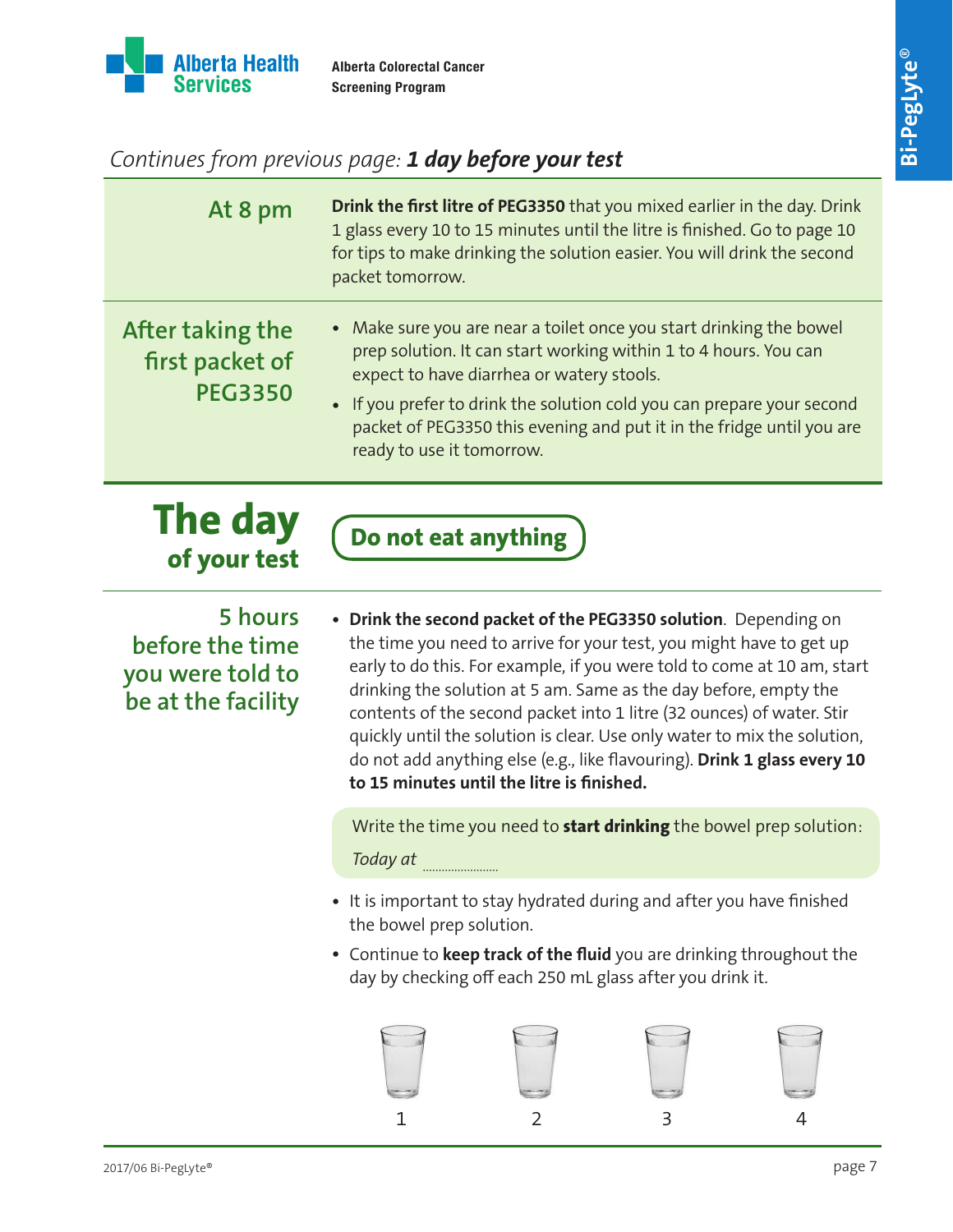

| <b>Check your stool</b>                                              | When the second packet of PEG3350 starts to work, your stool should be<br>liquid. It should be yellow and clear, like urine. If it does not look like this,<br>call the 'Ask a Question' telephone number listed on the first page as<br>they may give you further instructions.                                                                                                                                                                                                                                                                                                                                                                                                                                                                                                                                                                                                  |  |  |
|----------------------------------------------------------------------|-----------------------------------------------------------------------------------------------------------------------------------------------------------------------------------------------------------------------------------------------------------------------------------------------------------------------------------------------------------------------------------------------------------------------------------------------------------------------------------------------------------------------------------------------------------------------------------------------------------------------------------------------------------------------------------------------------------------------------------------------------------------------------------------------------------------------------------------------------------------------------------|--|--|
| 2 hours before<br>the time you<br>were told to be<br>at the facility | Stop drinking anything 2 hours before the time you were told to<br>be at the facility.<br>If you have to take any prescription medicine within the 2 hours<br>before arriving at the facility, you can take it with a sip of water,<br>unless you have been told something different.<br>Write the time you need to stop drinking:                                                                                                                                                                                                                                                                                                                                                                                                                                                                                                                                                |  |  |
|                                                                      | Today at                                                                                                                                                                                                                                                                                                                                                                                                                                                                                                                                                                                                                                                                                                                                                                                                                                                                          |  |  |
|                                                                      |                                                                                                                                                                                                                                                                                                                                                                                                                                                                                                                                                                                                                                                                                                                                                                                                                                                                                   |  |  |
| Before you go to<br>the facility                                     | • Please bring your Alberta Healthcare Card and picture identification<br>like a driver's license.<br>• Bring any medication you were told to bring with you like an inhaler<br>or insulin.<br>• Leave all valuables at home like credit cards, money, and jewelry.                                                                                                                                                                                                                                                                                                                                                                                                                                                                                                                                                                                                               |  |  |
| When you arrive<br>for your<br>colonoscopy                           | • Please be at the reception desk at the time written on the first page<br>of these instructions.<br>• You should plan to be at the facility for about 2 to 3 hours. Do not<br>make plans for the rest of the day in case your test is delayed. Your<br>patience is appreciated, as sometimes these delays are unexpected.<br>• A nurse will take you into another area, where you will change into<br>a hospital gown. The nurse will review the medicine you take, any<br>allergies you have, and check your blood pressure and pulse.<br>• If you have questions about your colonoscopy ask the nurse or doctor<br>before your procedure.<br>• An intravenous (IV) will be started in a vein in your hand or arm.<br>• If you are having sedation medicine it will be given through the IV.<br>• The colonoscopy is done by your doctor and usually takes 20 to 45<br>minutes. |  |  |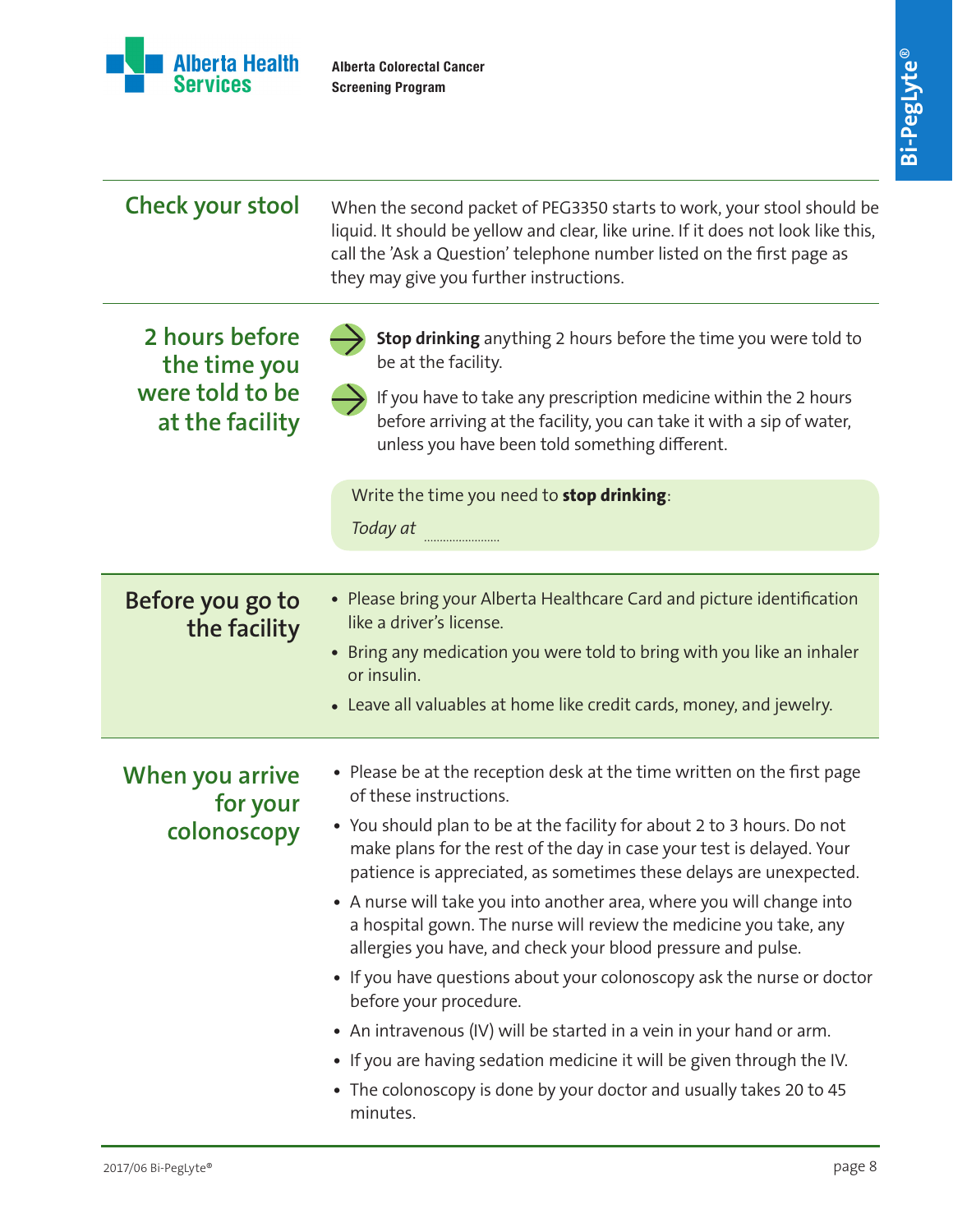

| After the test | • The results of your colonoscopy will be reviewed with you after your<br>test. If no polyps are found you will be told when to have your next<br>screening test.                                                                                                                                             |  |
|----------------|---------------------------------------------------------------------------------------------------------------------------------------------------------------------------------------------------------------------------------------------------------------------------------------------------------------|--|
|                | • If polyps are found it is important that you make an appointment<br>with your family doctor to review the results and find out what<br>follow up is needed.                                                                                                                                                 |  |
|                | • You will be given colonoscopy discharge instructions after your<br>procedure.                                                                                                                                                                                                                               |  |
| At home        | • You can go back to work the next day.                                                                                                                                                                                                                                                                       |  |
|                | • You can start to eat your normal diet after the colonoscopy.                                                                                                                                                                                                                                                |  |
|                | • It is not a good idea to plan air travel or long-distance travel within<br>2 weeks of your colonoscopy. You may not be covered by your travel<br>insurance if you have a complication from your colonoscopy and<br>are out of the province or country. Please check with your travel<br>insurance provider. |  |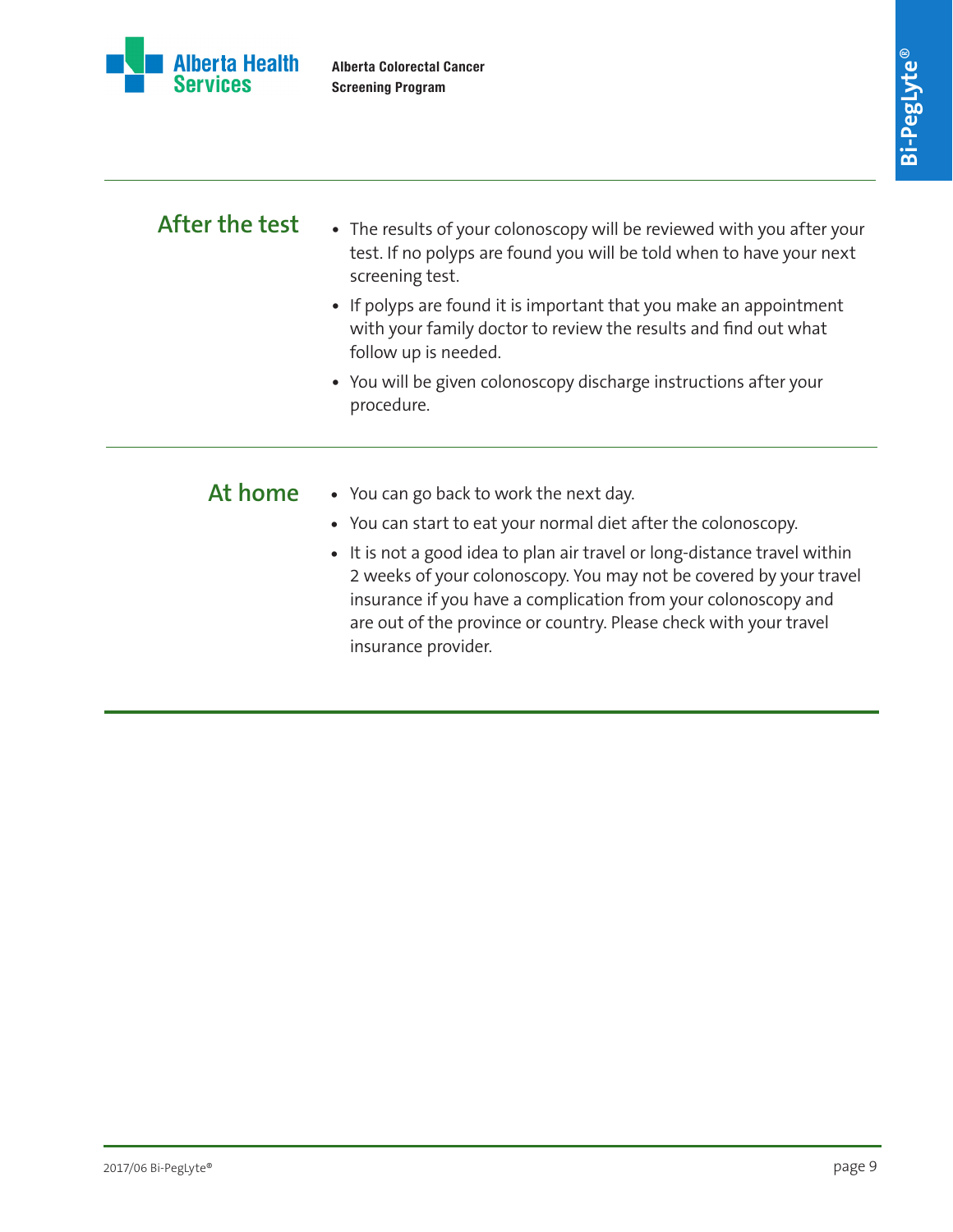

# **Notes about drinking Bi-PegLyte**®

| <b>Tips to make</b>             | The bowel prep solution may taste salty or unpleasant. It may help to:                                                                                                         |
|---------------------------------|--------------------------------------------------------------------------------------------------------------------------------------------------------------------------------|
| drinking the<br>solution easier | • drink the solution using a straw placed far back in your mouth.                                                                                                              |
|                                 | • suck on a light-coloured hard candy or sucker, or a menthol lozenge<br>just before or just after you drink the solution. Do not suck on<br>anything red, purple, or blue.    |
|                                 | • rinse your mouth with water or mouthwash after drinking the<br>solution, or brush your teeth.                                                                                |
|                                 | • sip on liquids with a strong taste, like Powerade <sup>®</sup> or Gatorade <sup>®</sup><br>after drinking the solution. Do not drink anything red, purple or blue.           |
|                                 | It is very important to keep drinking the bowel prep solution even if<br>you feel sick to your stomach. If you feel sick, it may help to:                                      |
|                                 | • drink the solution slowly.                                                                                                                                                   |
|                                 | • stop drinking the solution for 30 minutes to let the feeling ease and<br>then start drinking again.                                                                          |
|                                 | • drink ginger ale.                                                                                                                                                            |
|                                 | • take anti-nausea medicine like Gravol®. You can buy it at a<br>drugstore, but you might have to ask the pharmacist for it.<br>Take 25 to 50 mg every 4 to 6 hours as needed. |
|                                 | If you try these suggestions and you do not feel any better, call the<br>'Ask a Question' telephone number listed on the first page.                                           |
| <b>Severe reactions</b>         | Call 911 if you:                                                                                                                                                               |
| can happen,                     | • have vomiting that will not stop                                                                                                                                             |
| but it is rare                  | • feel like fainting                                                                                                                                                           |
|                                 | • have swelling or hives (itchy red patches on your skin)                                                                                                                      |
|                                 | • have very bad pain in your abdomen                                                                                                                                           |
|                                 |                                                                                                                                                                                |

For 24/7 nurse advice or general health information, call **Health Link at 811**.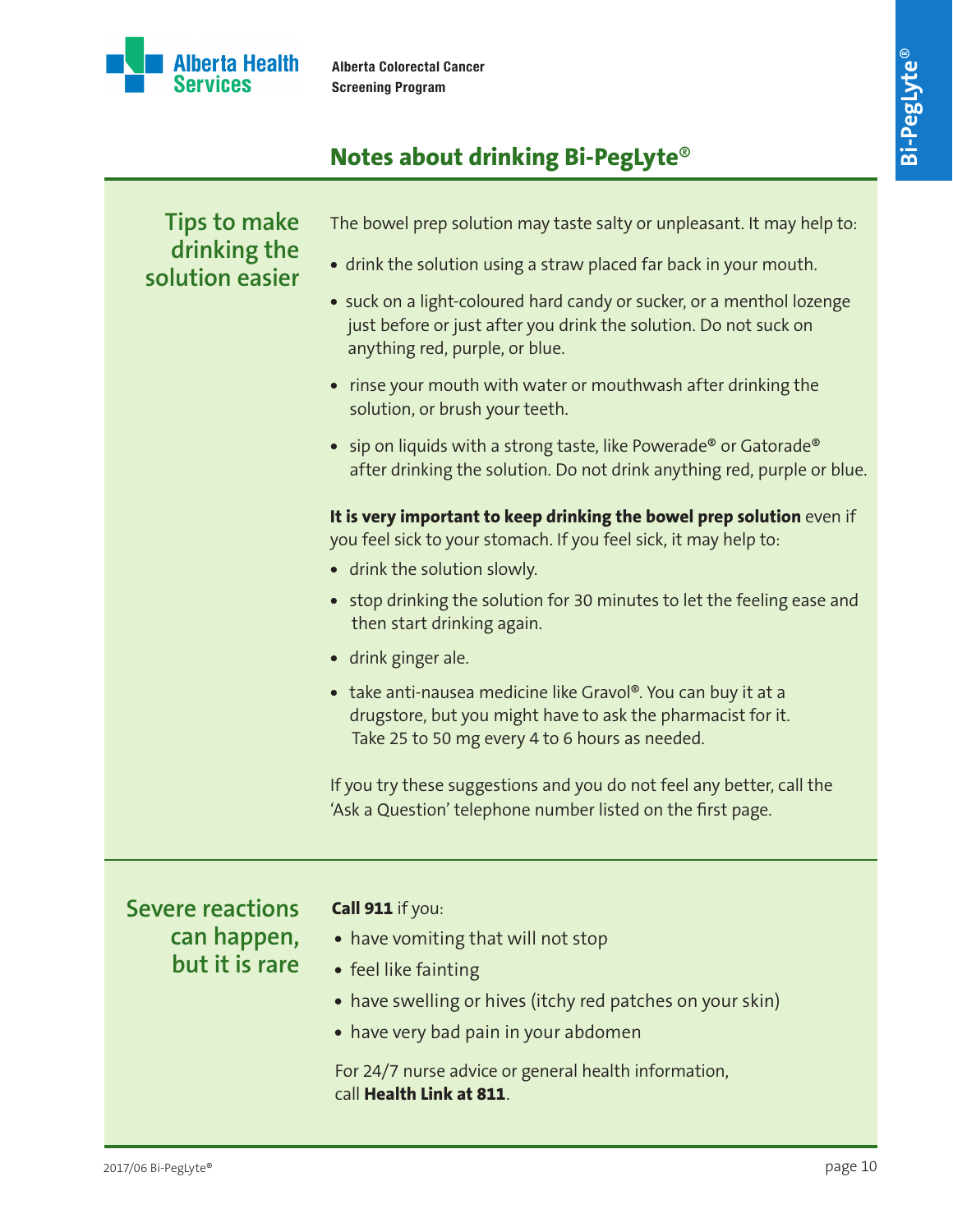

| <b>Summary</b>                                                                              | Read all instructions before starting to get ready for the procedure                                                                                                                                                                                                                                 |                                                                                                                                                                                                                                                                                                                                                 |                                                                                                                                                                                                                                                                               |
|---------------------------------------------------------------------------------------------|------------------------------------------------------------------------------------------------------------------------------------------------------------------------------------------------------------------------------------------------------------------------------------------------------|-------------------------------------------------------------------------------------------------------------------------------------------------------------------------------------------------------------------------------------------------------------------------------------------------------------------------------------------------|-------------------------------------------------------------------------------------------------------------------------------------------------------------------------------------------------------------------------------------------------------------------------------|
|                                                                                             | <b>Eating</b>                                                                                                                                                                                                                                                                                        | <b>Drinking</b>                                                                                                                                                                                                                                                                                                                                 | <b>Medications</b>                                                                                                                                                                                                                                                            |
| 5 days before<br>your test                                                                  | No restrictions                                                                                                                                                                                                                                                                                      | No restrictions                                                                                                                                                                                                                                                                                                                                 | <b>Stop taking iron tablets</b><br>or fibre supplements like<br>Metamucil <sup>®</sup>                                                                                                                                                                                        |
| 4 days before<br>your test                                                                  | <b>Eat low-fibre foods:</b><br>• cooked vegetables<br>• canned fruit<br>• white bread, white pasta<br>and white rice<br>· dairy products<br>· beef, chicken, fish, pork, eggs,<br>tofu, or smooth nut butters<br>Do not eat:                                                                         | No restrictions                                                                                                                                                                                                                                                                                                                                 |                                                                                                                                                                                                                                                                               |
|                                                                                             | nuts, popcorn, seeds, oats,<br>dried fruit, raw fruits or<br>vegetables, beans, lentils and<br>quinoa, whole wheat or high<br>fibre bread, whole wheat or<br>whole grain cereal or pasta.                                                                                                            |                                                                                                                                                                                                                                                                                                                                                 |                                                                                                                                                                                                                                                                               |
| 3 days before                                                                               | Same food as above                                                                                                                                                                                                                                                                                   | No restrictions                                                                                                                                                                                                                                                                                                                                 |                                                                                                                                                                                                                                                                               |
| 2 days before                                                                               | Same food as above                                                                                                                                                                                                                                                                                   | No restrictions                                                                                                                                                                                                                                                                                                                                 |                                                                                                                                                                                                                                                                               |
| $\mathbf 1$ day before<br>your test                                                         | Before 10 am<br>Eat a light breakfast such as<br>plain toast, clear juice, tea<br>or coffee without milk or<br>substitutes. After breakfast<br>do not eat any solid food until<br>your colonoscopy is done.<br>Note: If your test is in the<br>afternoon see note on page 6<br>for more information. | <b>Drink lots of clear fluids</b><br>(see list on page 5) before<br>and after taking your<br>PEG3350 solution. Drink at<br>least 1 litre of clear fluids<br>throughout the day.<br>Do not drink red, purple or<br>blue fluids, milk products or<br>substitutes, alcohol, or meal<br>replacements like Boost®.                                   | At 2 pm take the three<br>bisacodyl tablets from the<br>bowel prep kit you bought.<br>At 8 pm begin to drink the<br>first packet of PEG3350,<br>dissolved in 1 litre of<br>water. Drink 1 glass of the<br>PEG3350 solution every<br>10 to 15 minutes until it is<br>finished. |
| The day<br>of your test<br>Please plan to have<br>an adult take you<br>home after the test. | Do not eat anything                                                                                                                                                                                                                                                                                  | Continue to drink only clear<br>fluids.<br>Stop drinking anything 2<br>hours before the time you<br>were told to be at the facility.<br>If you have to take any<br>prescription medicine within<br>the 2 hours before arriving<br>at the facility, you can<br>take it with a sip of water,<br>unless you have been told<br>something different. | 5 hours before the time<br>you were told to be at<br>the facility drink the<br>second packet of PEG3350,<br>dissolved in 1 litre of<br>water.<br>Drink 1 glass of the<br>PEG3350 solution every<br>10 to 15 minutes until<br>finished.                                        |